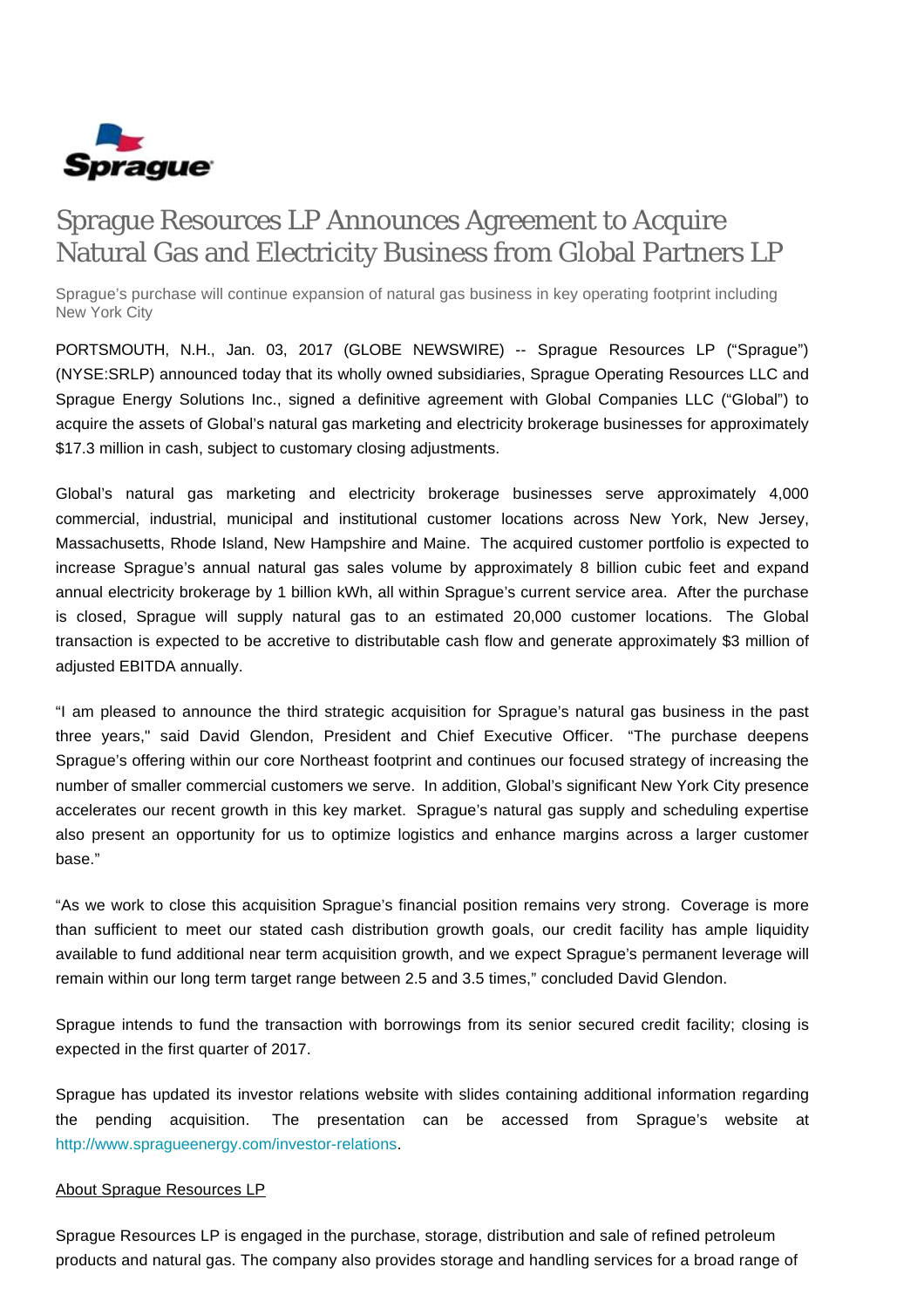materials. More information concerning Sprague can be found at [www.spragueenergy.com](http://www.spragueenergy.com/).

### Forward-Looking Statements

This press release may include forward-looking statements. These forward-looking statements involve risks and uncertainties and other factors that are difficult to predict and many of which are beyond management's control. Although Sprague believes that the assumptions underlying these statements are reasonable, investors are cautioned that such forward-looking statements are inherently uncertain and involve risks that may affect our business prospects and performance causing actual results to differ from those discussed in the foregoing release. Such risks and uncertainties include, by way of example and not of limitation: increased competition for our products or services; changes in supply or demand for our products; changes in operating conditions and costs; changes in the level of environmental remediation spending; potential equipment malfunction; potential labor issues; the legislative or regulatory environment; terminal construction/repair delays; nonperformance by major customers or suppliers; and political and economic conditions, including the impact of potential terrorist acts and international hostilities. These and other applicable risks and uncertainties have been described more fully in Sprague's most recent Annual Report on Form 10-K filed with the U.S. Securities and Exchange Commission ("SEC") on March 10, 2016, and in our subsequent Form 10-Q filings, as well as Form 8-K and other documents filed with the SEC. Sprague undertakes no obligation and does not intend to update any forward-looking statements to reflect new information or future events. You are cautioned not to place undue reliance on these forward-looking statements, which speak only as of the date of this press release.

## Non-GAAP Financial Measures

To supplement the financial information presented in accordance with United States generally accepted accounting principles ("GAAP"), Sprague's management uses certain non-GAAP financial measurements to evaluate its results of operations which include EBITDA, adjusted EBITDA, adjusted gross margin and distributable cash flow. Sprague believes that investors benefit from having access to the same financial measures that are used by its management and that these measures are useful to investors because they aid in comparing its operating performance with that of other companies with similar operations.

As EBITDA, adjusted EBITDA, adjusted gross margin and distributable cash flow are measures not prepared in accordance with GAAP they should not be considered as alternatives to net income (loss), or operating income or any other measure of financial performance presented in accordance with GAAP. Additionally, Sprague's calculations of non-GAAP measures may not be comparable to similarly titled measures of other businesses because they may be defined differently by other companies.

You can find disclosures on our use of these non-GAAP measures, as well as reconciliations between GAAP and these non-GAAP measures, in Sprague's "Non-GAAP Measures Quarterly Supplement" located in the Investor Relations section of Sprague's website, [www.spragueenergy.com.](http://www.spragueenergy.com/)

#### **EBITDA**

Sprague defines EBITDA as net income (loss) before interest, income taxes, depreciation and amortization. EBITDA is used as a supplemental financial measure by external users of Sprague's financial statements, such as investors, trade suppliers, research analysts and commercial banks to assess:

- The financial performance of Sprague's assets, operations and return on capital without regard to financing methods, capital structure or historical cost basis;
- $\blacksquare$  The ability of our assets to generate sufficient revenue, that when rendered to cash, will be available to pay interest on our indebtedness and make distributions to our equity holders;
- Repeatable operating performance that is not distorted by non-recurring items or market volatility; and